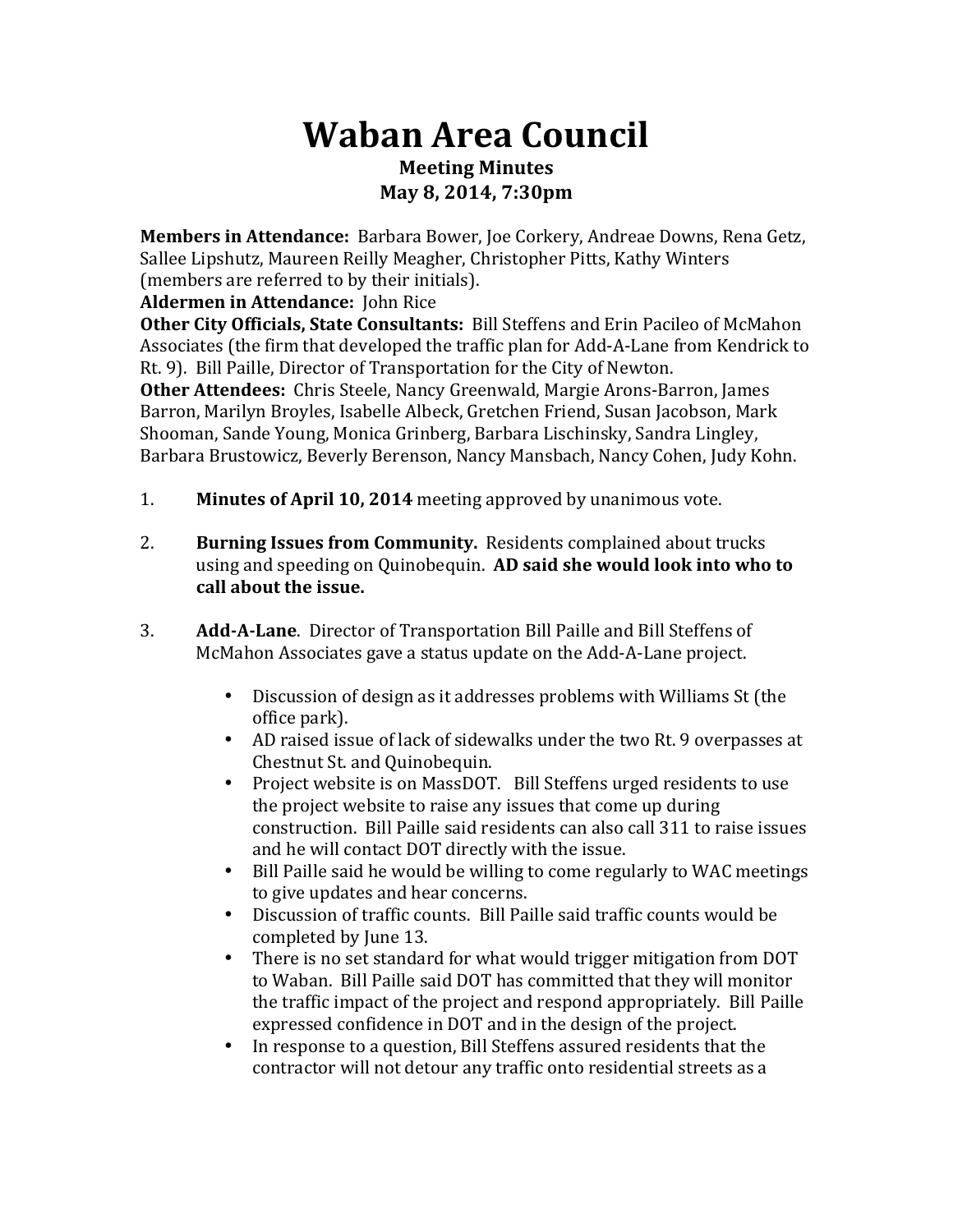result of construction on Routes 9 and 128 during the Add-A-Lane project.

- Resident asked about building a needed footbridge on the Cochituate trail at the same time. Bill Steffens said that in order for that to be considered, would need to submit a design that would be approved by DOT and would need to have separate funding.
- The planned staging of the project is that the work will start at  $\cdot$ Kendrick St. and move from south to north, but contractor has the right to alter the staging.
- Bill Paille will come back to June 12 WAC meeting.
- **4. Beacon St. Traffic Improvements (Angier and Zervas).** Bill Paille spoke of other improvements being considered as part of Angier project for Beacon St./Collins Rd. (sidewalks, traffic, street lighting), Beacon St. through Waban center (as far as they can get depending on how much money is left), and Zervas traffic issues.
- **5. Angier Sidewalk Improvement.** Part of the money from the Angier project will be dedicated to improved pedestrian access. AD and BB have worked to compile a list of streets that need improved pedestrian access and have provided the list to Bill Paille. City engineers will take a look at the list and come up with possible solutions. **BB and AD will provide CP with a write**up for posting on WAC site.
- **6. Angier.** Angier building update meeting occurred at 7pm and will continue to take place each month prior to WAC meeting for the duration of the project.
- **7. St. Philip Neri.** SL received update from Alexandra Ananth, who told her that the developer is not yet ready to present plans to the community but is hoping to present at the June 26 meeting of the Newton Historical Commission.
- **8. WLC.** On track to have voting occur at the WLC in the Fall. Working on improving the bathroom to make it handicap accessible.
- **9. Zoning%Relief%Panel%Discussion.%%**Discussion!of!May!1!WACKsponsored! presentation on zoning relief for housing developments. **Motion to prepare** a survey of attendees to solicit feedback. 4-4 vote, motion did not carry.
- **10. Consolidated Plan Update.** Chris Steele gave an update on this week's meeting on the Consolidated Plan. The handout from the meeting is available on the website. Also see www.newtonma.gov/conplan -- there is a survey for residents to fill out.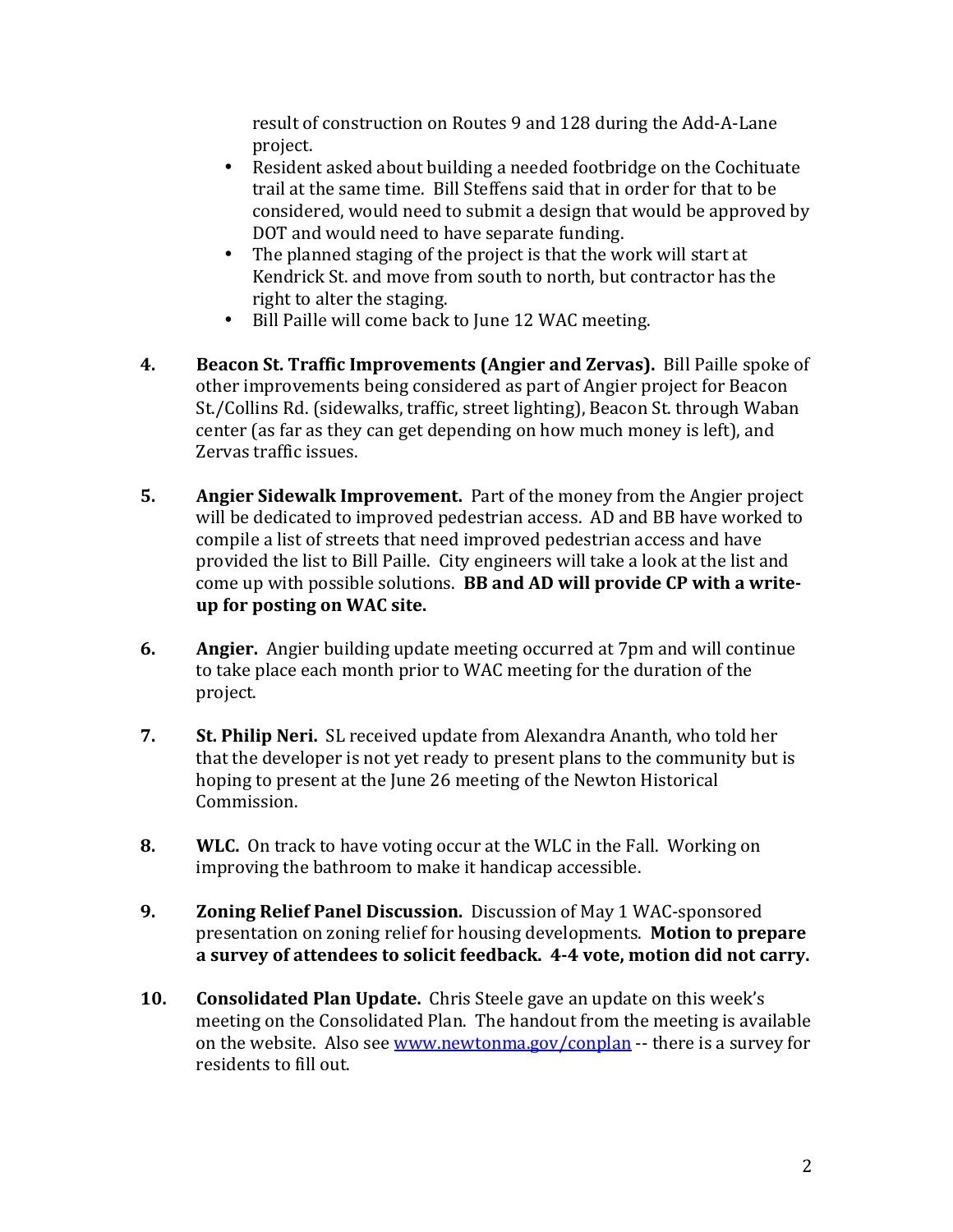- **11. Duplicate Street Names**. Board of Alderman passed resolution in support of considering the request of the EMS Committee to rename duplicate streets and in support of considering alternative technological solutions. Information on the issue is up on the WAC website.
- **12. Friends of the Quinobequin**. MRM provided an update on cleanup day. MRM asked that WAC send a letter to Sen. Creem asking that a funding amendment be added to the state budget for improvement projects along Quinobequin. **Unanimous vote to approve sending such letter**. A copy of the letter is attached.
- **12. Zervas.** Ald. Rice provided quick update. AD discussed the Zervas Community Engagement Group. One priority of that group is to make the school design pedestrian and bike friendly.
- **13.** Silent Auction. SL gave update on Silent Auction.
- **14. Petition for enlarged WAC Catchment Area.** SL described the need for volunteers to solicit signatures for enlarged WAC catchment area. Suggestion to connect with Newton Highlands and cross-reference the streets to determine which streets should be under which catchment. **RG** will work with SL on this.
- **15. E-Mail Communication.** IC is researching best way for WAC to communicate via e-mail. Mail Chimp is a good free service, but e-mail lists on Mail Chimp are available to public unless the organization is a non-profit. Possible solution is for WIS (a non-profit) to maintain private WAC list and WAC can send emails through WIS. **JC will continue to work on this and** will provide a written update to the Council.
- **16. Tour de Newton.** SL looking for volunteers on June 15 to greet the cyclists.

### **Adjourn,%10:17pm**

### **Respectfully%submitted, Kathy Winters**

Attachment: Letter to Sen. Creem requesting funds for Quinobequin improvements